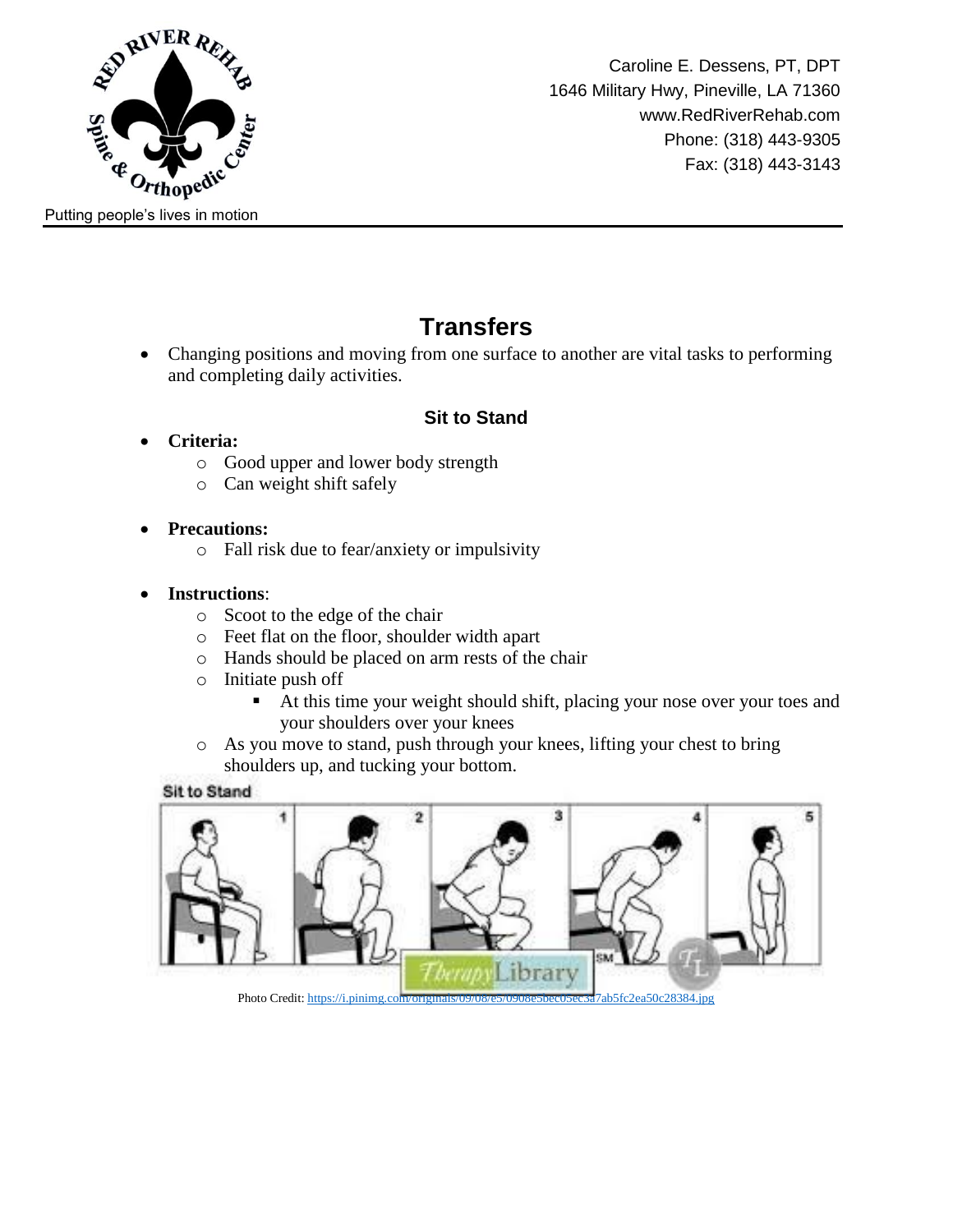

Caroline E. Dessens, PT, DPT 1646 Military Hwy, Pineville, LA 71360 www.RedRiverRehab.com Phone: (318) 443-9305 Fax: (318) 443-3143



### **Scooting**

- **Indications:**
	- o Weak lower extremity strength
- **Criteria:**
	- o Good upper body strength
	- o Able to lift hips off bed/chair
	- o Able to follow visual and verbal cues